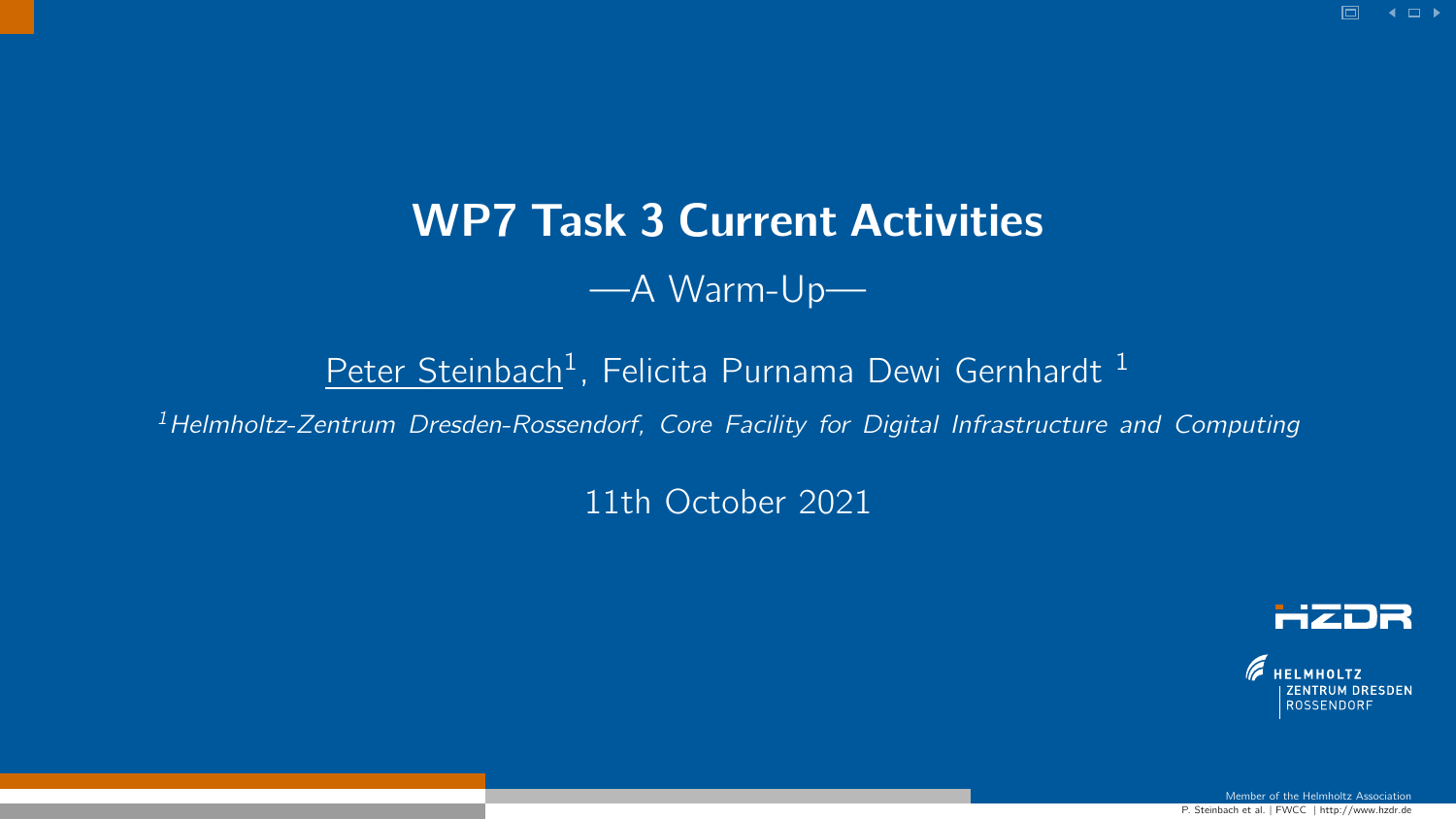

# Adopt new algorithms and technologies for lossless and lossy data compression

- **Looking for collaborators!**
- hired RSE/data scientist
- 





 $4.11\pm$ 

P. Steinbach et al. <sup>|</sup> FWCC <sup>|</sup> http://www.hzdr.de Page 1/11 Member of the Helmholtz Association (1999) and the Helmholtz Association (1999) and the Helmholtz Association (1999) and the Helmholtz Association (1999) and the Helmholtz Association (1999) and the Helmholtz Ass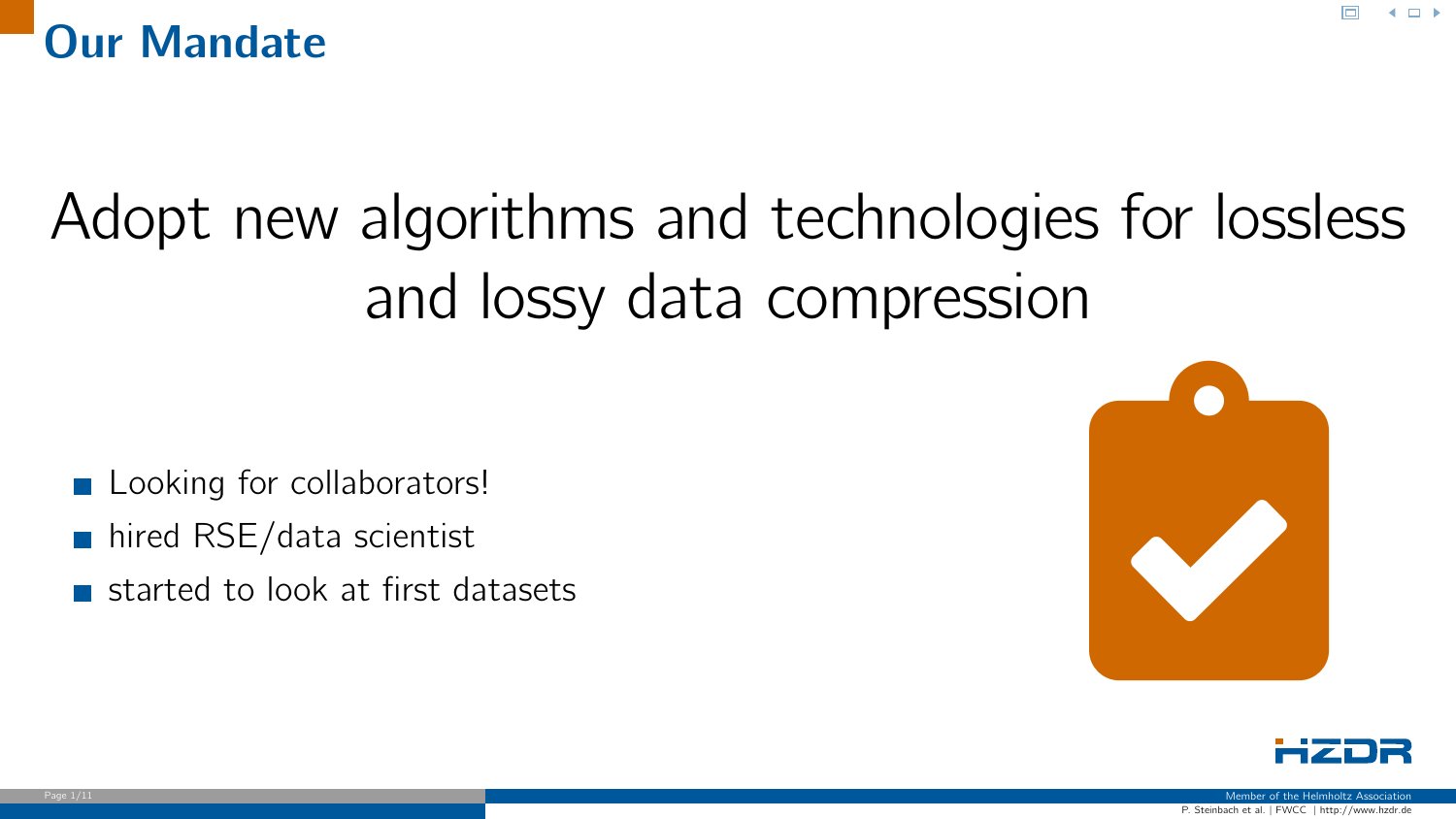### Data prototype: ROFEX



- [Ultrafast electron beam X-ray](https://www.hzdr.de/db/Cms?pOid=30242&pNid=719) [computed tomography](https://www.hzdr.de/db/Cms?pOid=30242&pNid=719)
- non-invasive investigation of dynamic processes
- electron beam is focussed towards a circular target
- periodically deflected with high  $\mathcal{L}_{\mathcal{A}}$ frequency

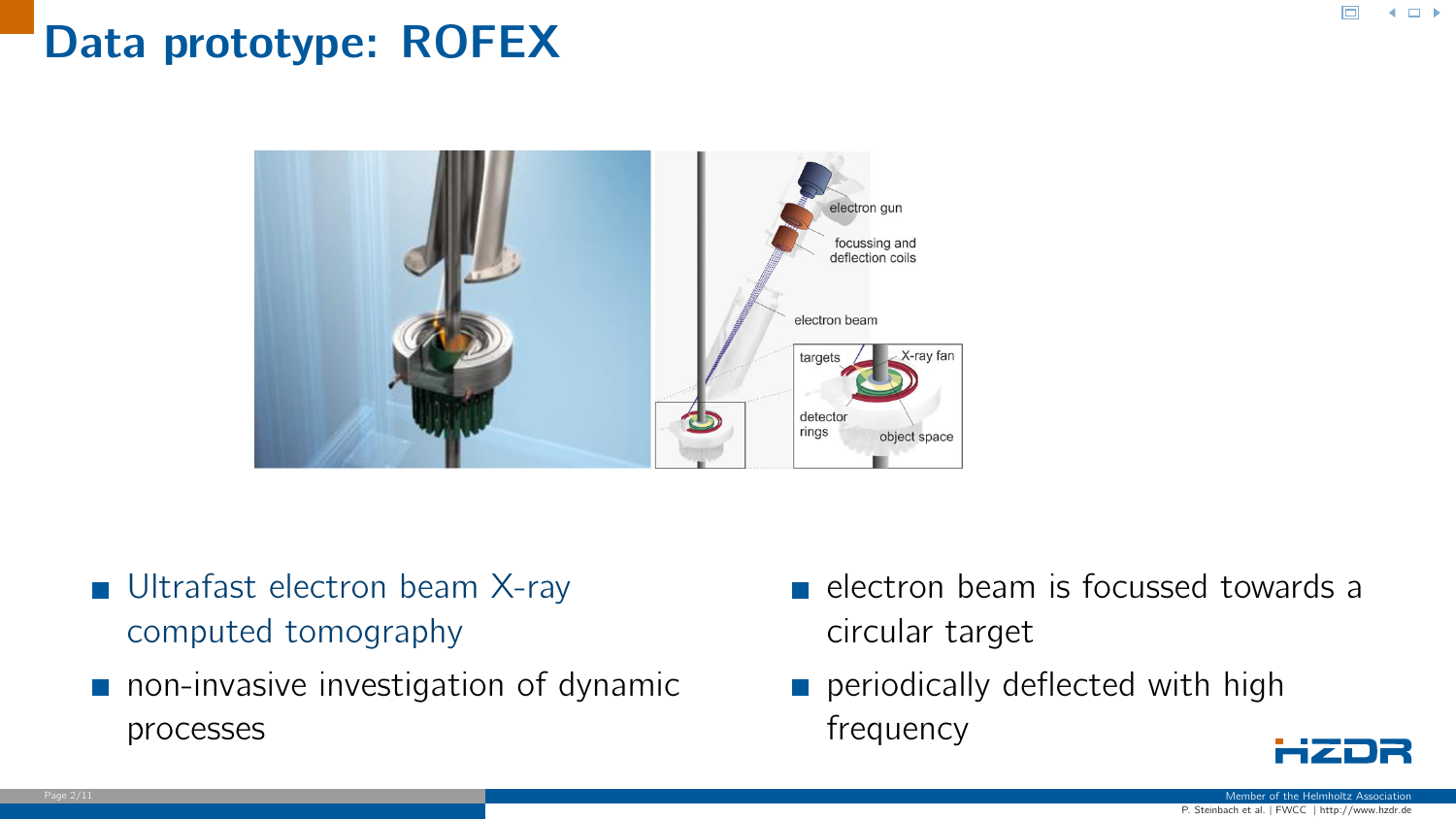### ROFEX details



one timepoint:  $256 \times 256 \times 12500$  of uint16 voxel intensities

- ROFEX-III raw data:  $\approx 2$  GByte/s
- one measurement campaign: 25-50 samples of 15 s each
- per year: max 10 campaigns 15  $TB/year$
- reconstructed data  $\approx$  raw data
- **F** reconstructed data as fxy File Format



 $4.11\pm$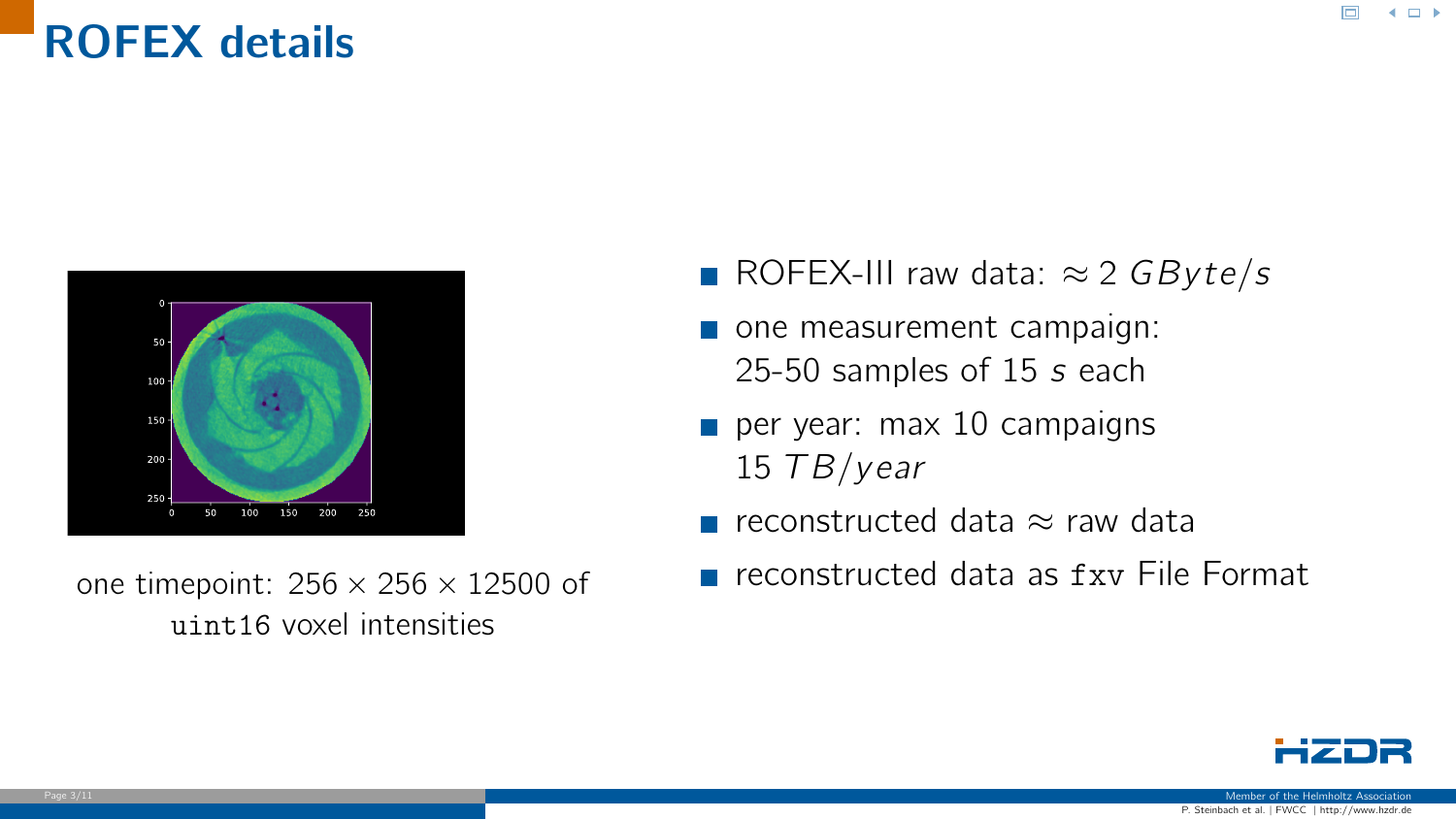## Lossy Experiments: LibAPR $1$

# [https://github.com/AdaptiveParticles/LibAPR](#page-0-0)

- **Library for producing and processing on the Adaptive Particle Representation (APR)**
- **APR** replaces pixels with particles
- **Particles are a generalization of pixels:** 
	- $\blacksquare$  Points in space that carry intensity
	- Can be places wherever image content requires
	- $\blacksquare$  May have different sizes in different parts of the image (size define resolution)

<sup>1</sup> possible alternatives: [https://www.computationalimaging.org/publications/acorn/](#page-0-0)

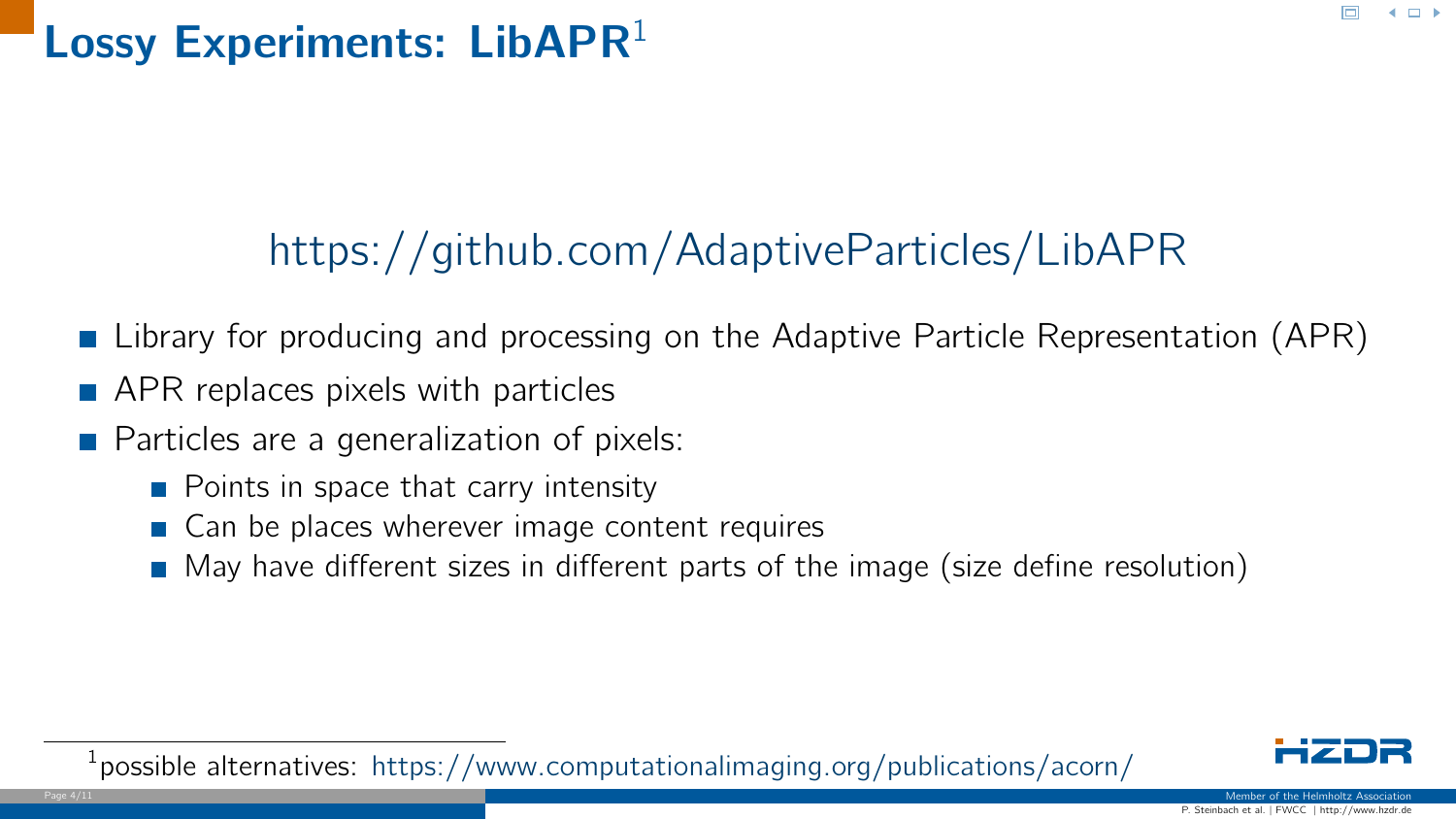### ROFEX: rotating shovel

# [https://github.com/AdaptiveParticles/LibAPR](#page-0-0)

- **Library for producing and processing on the Adaptive Particle Representation (APR)**
- **APR** replaces pixels with particles
- **Particles are a generalization of pixels:** 
	- $\blacksquare$  Points in space that carry intensity
	- Can be places wherever image content requires
	- $\blacksquare$  May have different sizes in different parts of the image (size define resolution)

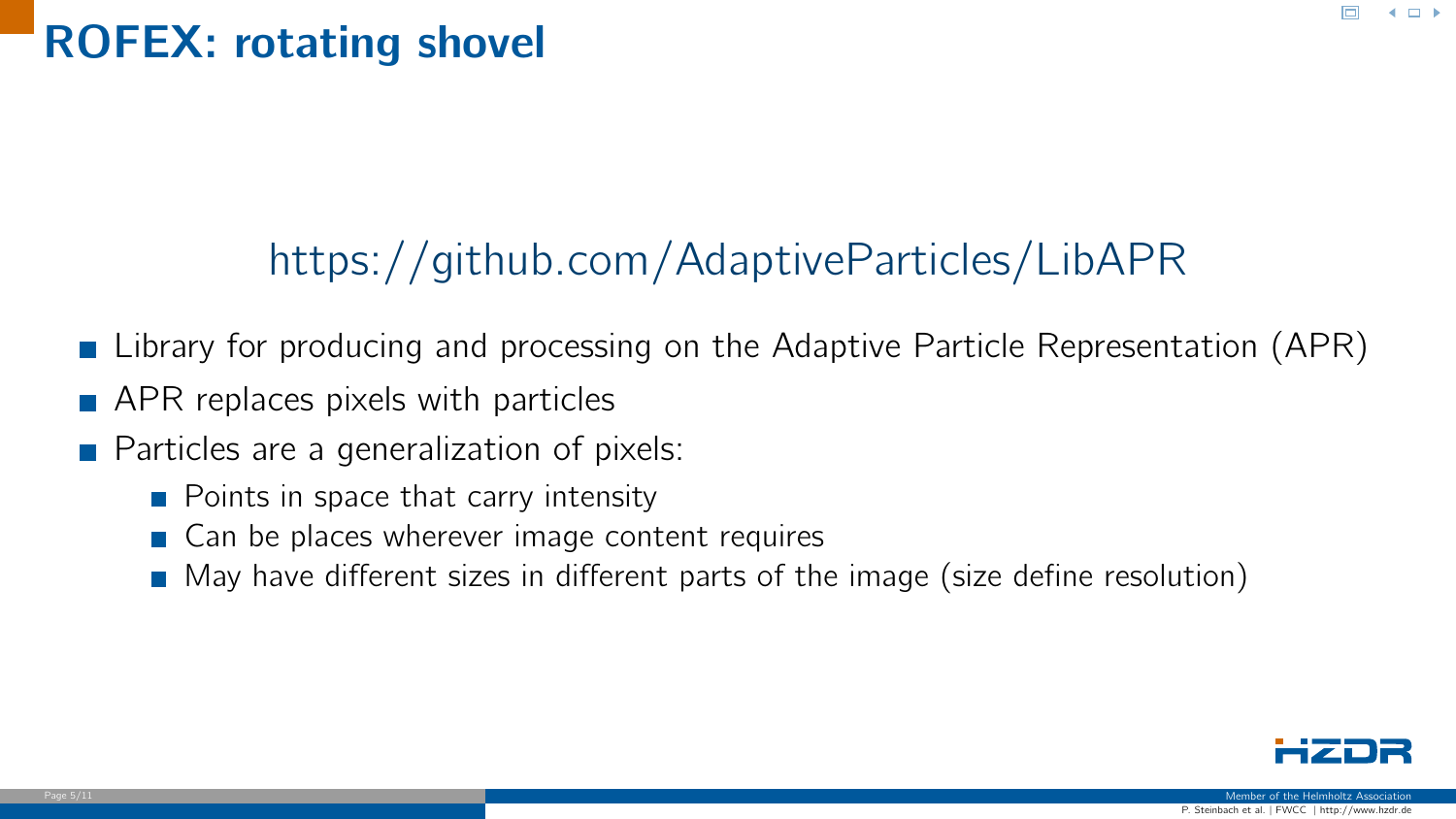### LibAPR on ROFEX: chaos is troubling

### **PyLibAPR - Compression**

| $\bullet \bullet \bullet$                              |                              | $\overline{\mathbf{x}}$ |            | $\bullet$ $\bullet$ $\bullet$                                | $\mathbf{X}$   |            |
|--------------------------------------------------------|------------------------------|-------------------------|------------|--------------------------------------------------------------|----------------|------------|
| Slice: 513/1024, 256x256<br>x=5, y=248, z=512, value=0 |                              | Use Parameters          | Slider Max | Slice: 513/1024, 256x256<br>x=126, y=254, z=512, value=48410 | Use Parameters | Slider Max |
|                                                        | gradient threshold: 0.0<br>œ |                         | 2000.0     | gradient threshold: 1286.5                                   |                | 2000.0     |
|                                                        | sigma threshold: 0.0         |                         | 15000.0    | sigma threshold: 13297.3                                     | $=$            | 15000.0    |
|                                                        | intensity threshold: 0.0     |                         | 10000.0    | intensity threshold: 6432.4                                  |                | 10000.0    |
|                                                        |                              |                         |            |                                                              |                |            |

#### Size of APR file: 55.1MB

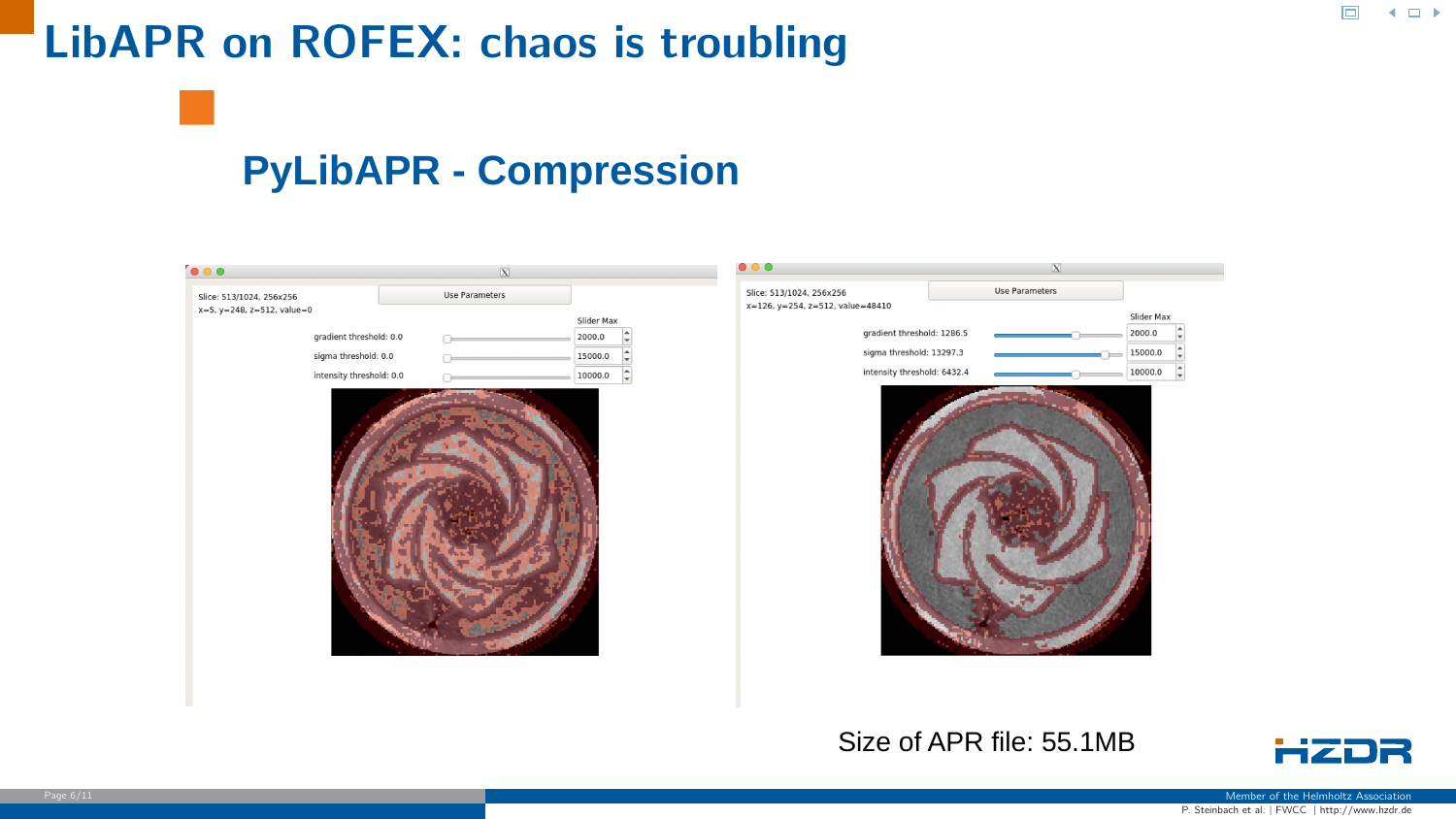### LibAPR on ROFEX: intensities

### **PyLibAPR - Decompression**





64958

### Decompressed APR APR: 55.1MB

Original tiff 134.4MB



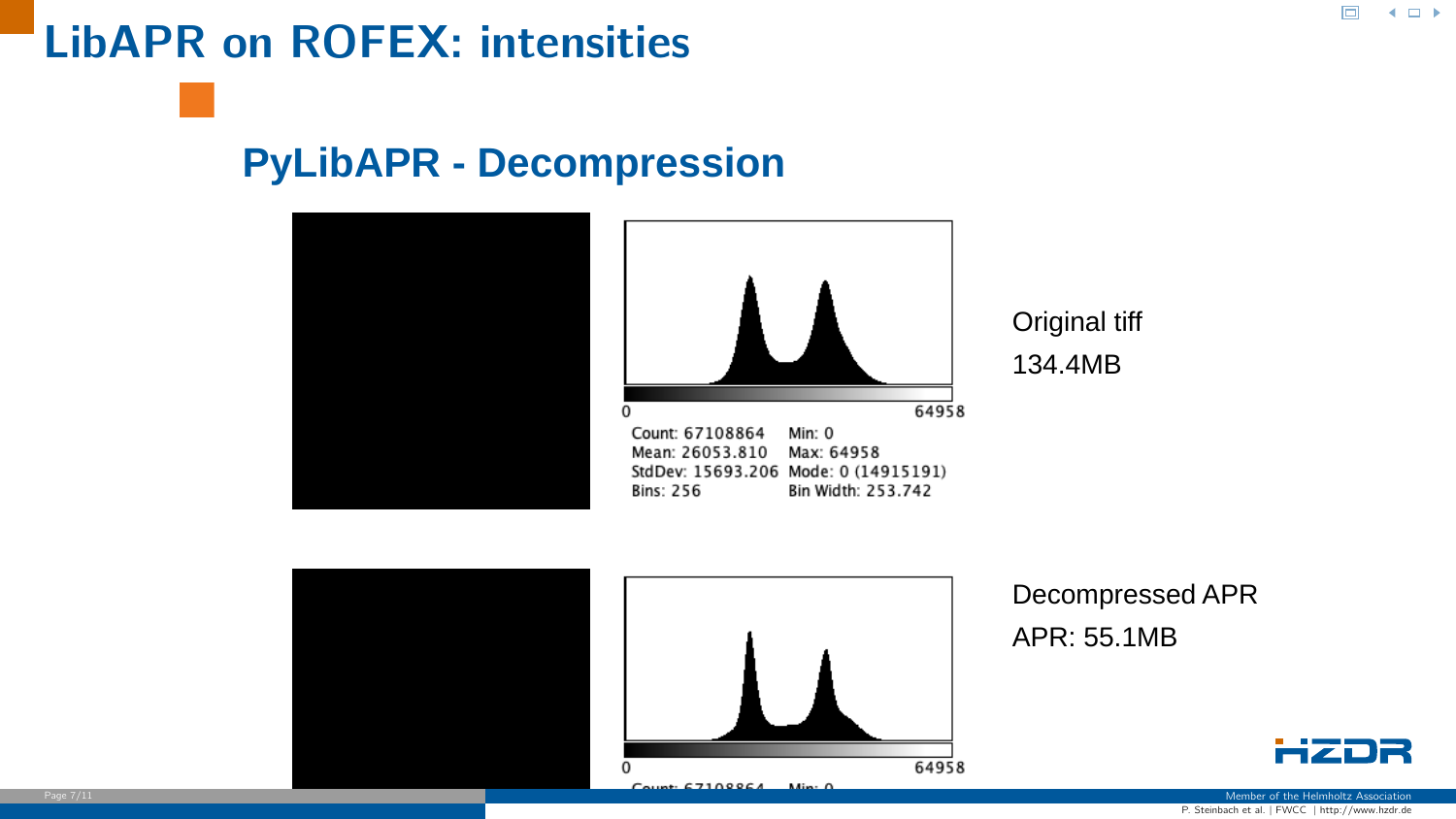## LibAPR on ROFEX: Current Status of Lossy Compression

- $\blacksquare$  currently working with downstream pipeline
- need to find metrics/observables/checks that show how we broke the dataset
- $\blacksquare$  LibAPR = part of a pipeline
- how to encode pipeline?
	- software: hdf5 vs zarr vs custom
	- data curation: which format will exist in  $5-10-15$  years?
	- decompress pipeline on any OS

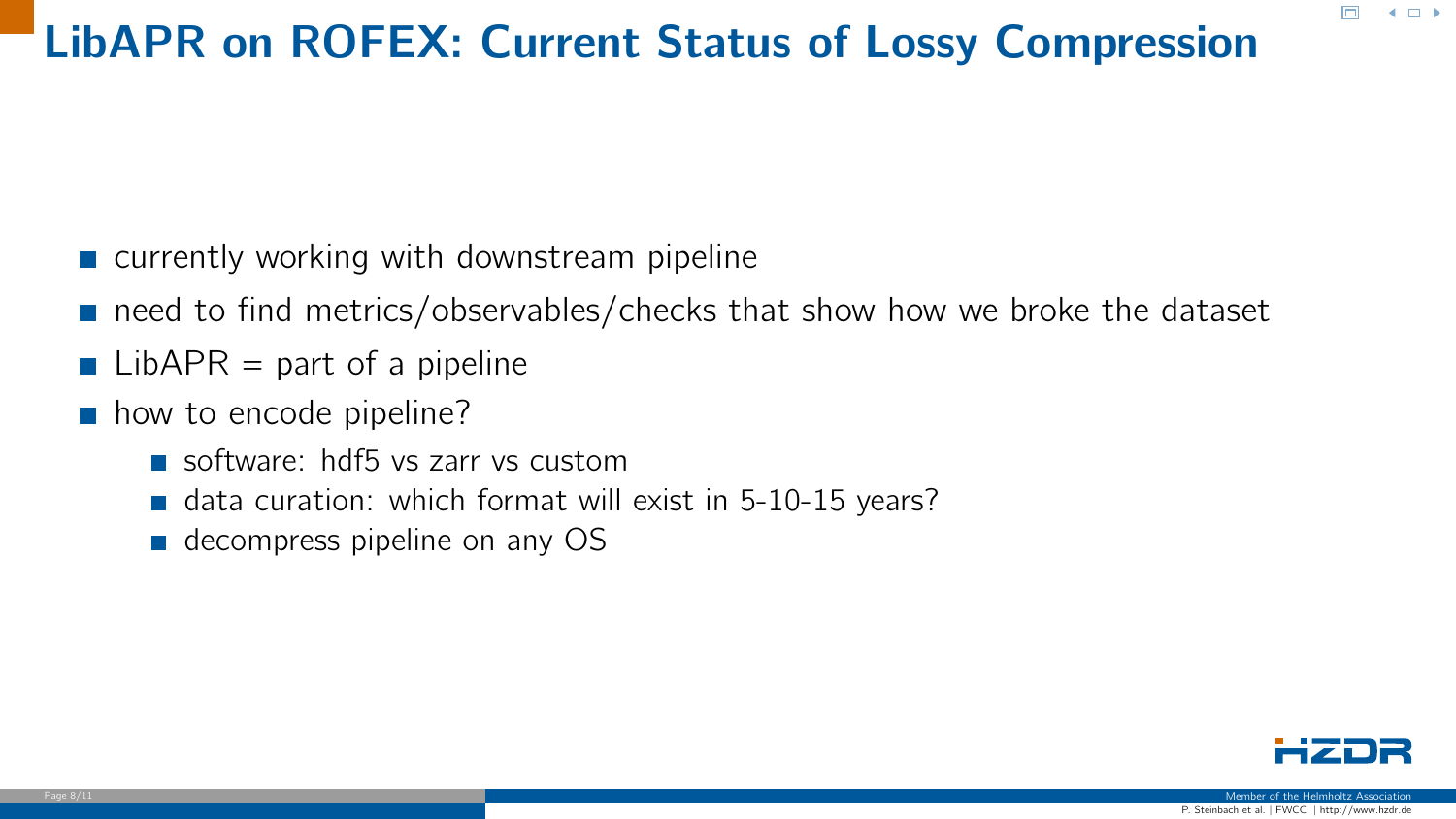### Talking about Datasets?

### **Challenges**

- **p** bridging the communication gap: RSE / data scientists  $\langle \rangle$  domain scientist
- **Explorentially clearing out misconceptions, expectations and reinventions**
- $\blacksquare$  identify domain specific terminology

### Advantages

LEAPS community has datasets available: [https://zenodo.org/record/4558708#.YMhzwSaxVrM](#page-0-0)



 $4.11 \times$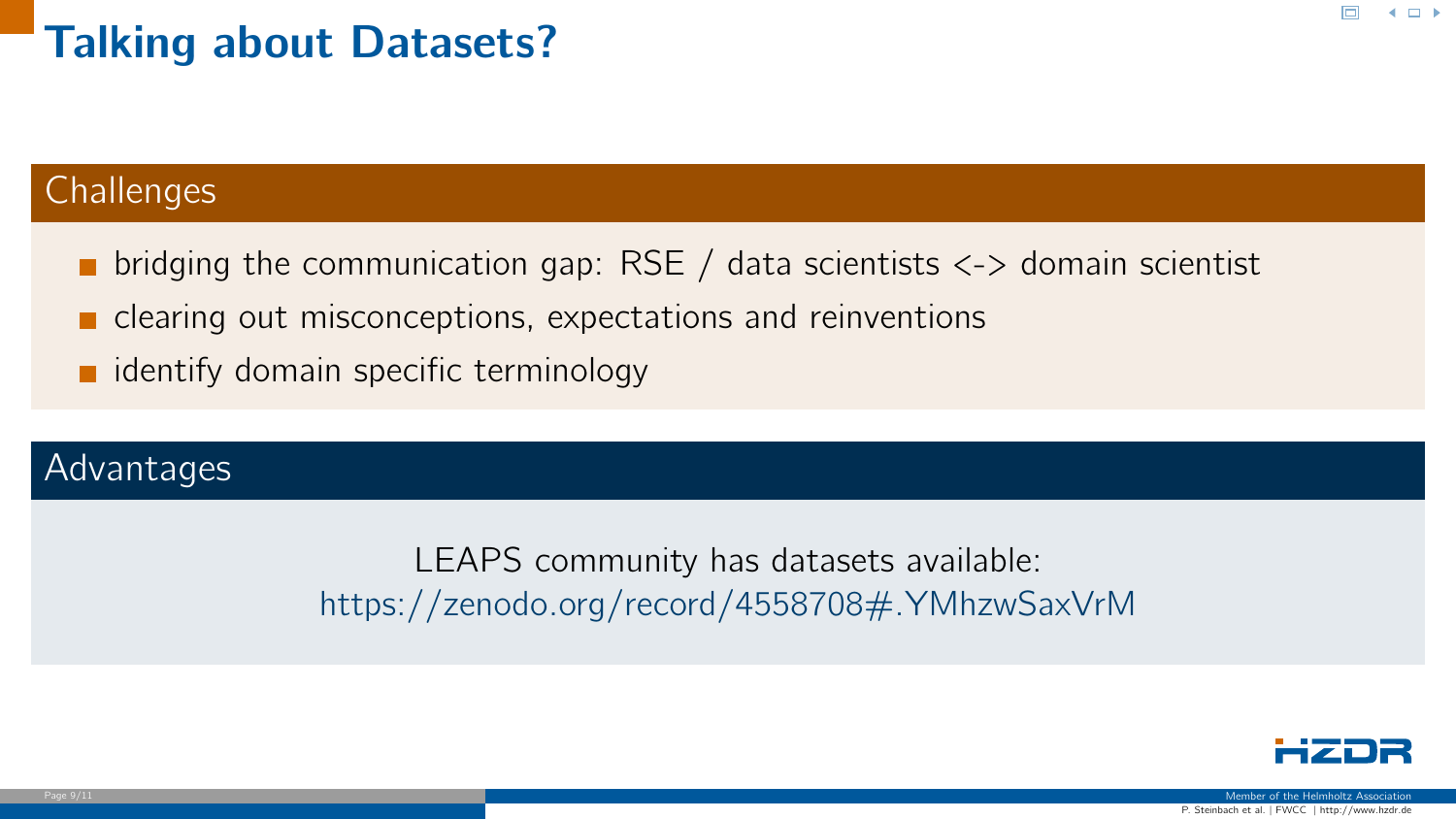## Mini Data-Sheets<sup>2</sup> by Felicata Gernhardt







 $\Box$ 

 $4.11 \times$ 

Member of the Helmholtz Association<br>P. Steinbach et al. | FWCC | http://www.hzdr.de Page 10/11 Member of the Helmholtz Association (1999) and the Helmholtz Association (1999) and the Helmholtz Association (1999) and the Helmholtz Association (1999) and the Helmholtz Association (1999) and the Helmholtz As